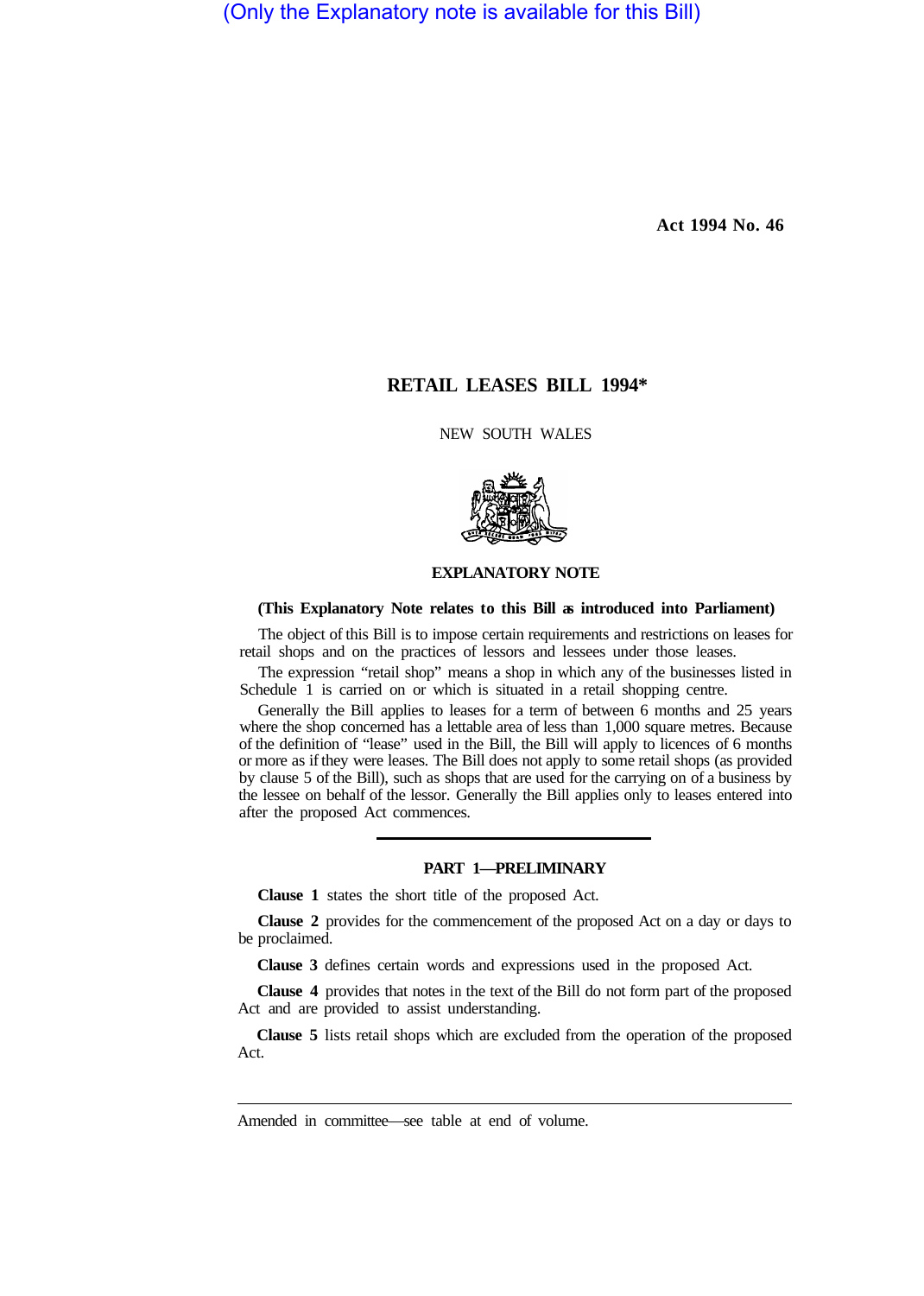**Clause 6** excludes certain leases from the operation of the proposed Act. Leases for less than 6 months or more than 25 years are excluded, as are leases entered into before, or entered into under agreements entered into before or options granted before, the commencement of the proposed Act. The regulations can exclude other leases from the operation of the proposed Act.

**Clause 7** provides that the proposed Act overrides any provision of a lease or other agreement that is inconsistent with the proposed Act.

**Clause 8** provides that a lease is "entered into" as soon as the lessee takes up possession or starts to pay rent (even if the lease has not been executed at that time), or as soon as the lease is executed by both parties, whichever happens first.

### **PART 2—BEFORE THE LEASE IS ENTERED INTO**

**Clause 9** prevents a retail shop being offered for lease unless a proposed form of lease is ready, and requires that a copy of the proposed lease be made available to a prospective lessee as soon as negotiations commence.

**Clause 10** provides that a party to a lease is liable to pay compensation for damage suffered by another party as a result of a false or misleading statement or misrepresentation made by the party.

**Clause 11** requires that a lessee be given a disclosure statement at least 7 days before the lease is entered into or renewed. The disclosure statement contains information about the proposed tenancy. The lessee is given a right to terminate the lease if the disclosure statement is not given or if it is materially false or misleading. There are exceptions to this right if the lessor has acted honestly and reasonably and the lessee has not been disadvantaged.

**Clause 12** provides that a lessee is not liable to pay or contribute towards the cost of any fixtures, fittings, equipment or services unless the liability is disclosed in the disclosure statement.

**Clause 13** provides that a lessee is not liable to pay more than a reasonable amount in respect of legal or other expenses in connection with the preparation of the lease and requires the lessor to provide the lessee with a copy of any account rendered to the lessor in respect of those expenses.

**Clause 14** prohibits a lessor or a person acting on behalf of the lessor from seeking or accepting any payment in the nature of key-money in connection with the granting of a lease.

**Clause 15** requires the lessor to provide the lessee with an executed, stamped and (where appropriate) registered copy of the lease within a certain time.

**Clause 16** provides that a lease must be for a minimum of 5 years (including extensions and options for renewal available to the lessee) unless the lessee waives this requirement (pursuant to a procedure involving the issue of a certificate by a lawyer who has explained the effect of this to the lessee).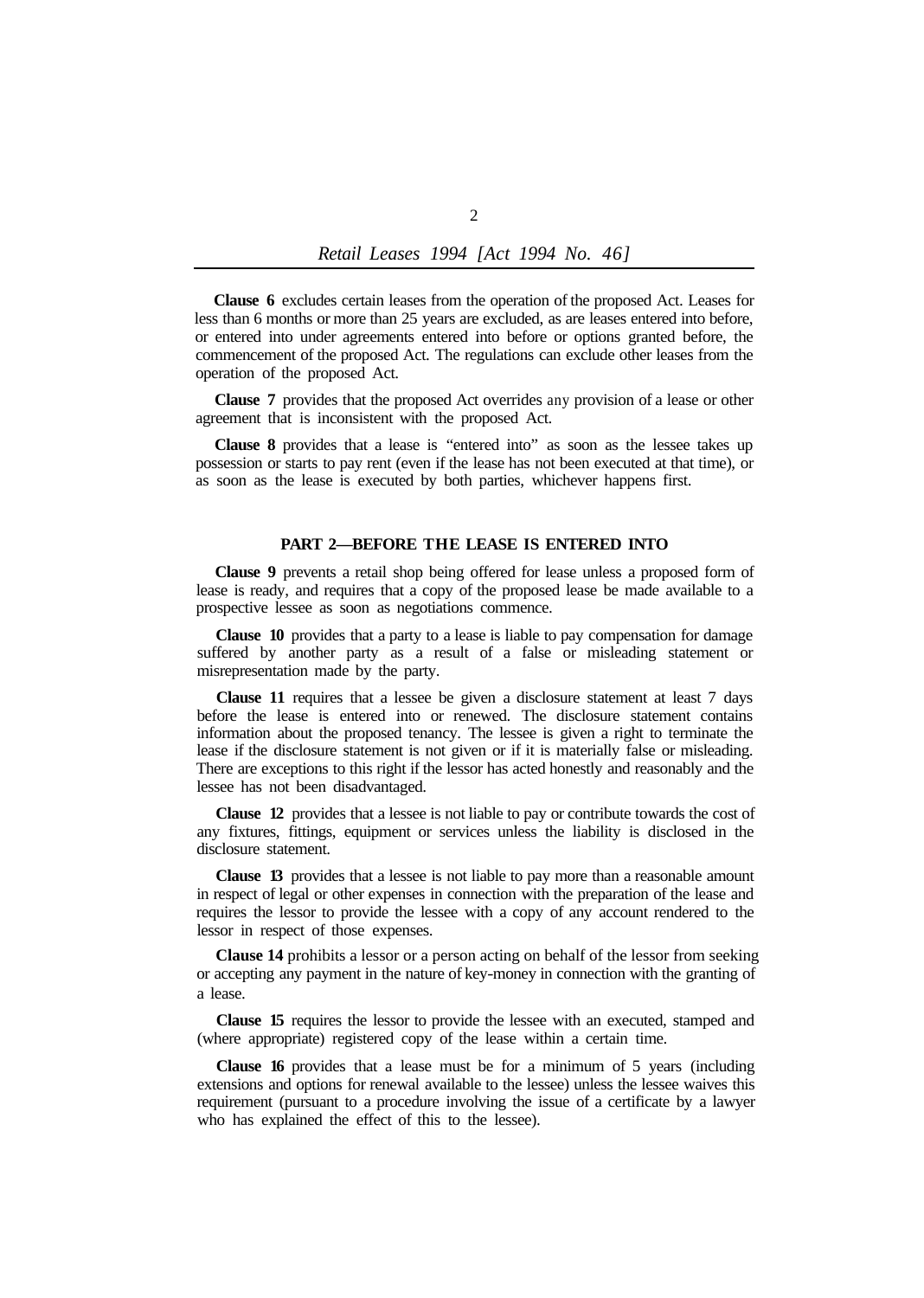#### **PART 3—RENT AND OUTGOINGS**

**Clause 17** provides that rent and outgoings that are due to start being payable under the lease when the lessee enters into possession are not payable until any lessor's fitout that is also required is substantially complete. The clause also prevents a lessor denying a lessee possession because the lessor's fitout has not been completed.

**Clause 18** prohibits a lease containing certain provisions that require or relate to a change to "base rent" (the rent that consists of a specified amount, as distinct from "turnover rent" which varies with the lessee's turnover). Examples of prohibited provisions are provisions that enable base rent to be changed more frequently than once every 12 months (unless the change is a fixed amount or fixed percentage) and provisions that reserve a discretion as to which method of calculating a change to base rent is to apply.

**Clause 19** implies certain provisions into leases that provide for review of rent to current market rent. The provisions relate to what matters are to be taken into account in determining current market rent and the procedure for the determination of that rent if the parties cannot agree.

**Clause 20** deals with turnover rent (rent calculated as a proportion of the lessee's turnover) and provides for various receipts of the lessee to be excluded from turnover for the purposes of calculating turnover rent. The clause also provides for an adjustment between the lessor and the lessee for any underpayment or overpayment of turnover rent resulting from actual turnover being different to expected turnover.

**Clause 21** provides that the proposed Act does not prevent a lease requiring payment of a special rent to cover the cost of fitout and other items provided by the lessor.

**Clause 22** prevents the recovery of outgoings from a lessee unless the lease provides which outgoings are recoverable and how they are to be determined and apportioned to lessees.

**Clause 23** prevents a lease requiring a lessee to pay any capital costs.

**Clause 24** prevents the recovery from a lessee of any amount in respect of depreciation.

**Clause 25** requires amounts recovered from lessees for the cost of provision by way of a sinking fund for major items of repair or maintenance to be invested by the lessor in an account bearing interest. Amounts in the sinking fund (and net interest earned on those amounts) must not be spent by a lessor except for the purpose for which the sinking fund was established.

**Clause 26** limits the lessor's right to recover land tax from the lessee to land tax calculated on a single holding basis (that is, as if the land were the only land owned by the lessor).

**Clause 27** requires the lessor to give the lessee written estimates of expenditure on outgoings and to make a written expenditure statement available to the lessee detailing all expenditure by the lessor on outgoings.

**Clause 28** requires the lessor in most cases to provide a lessee with audited reports on expenditure by the lessor on outgoings to which the lessee contributes. In some cases copies of receipts can be provided as an alternative to the report being audited.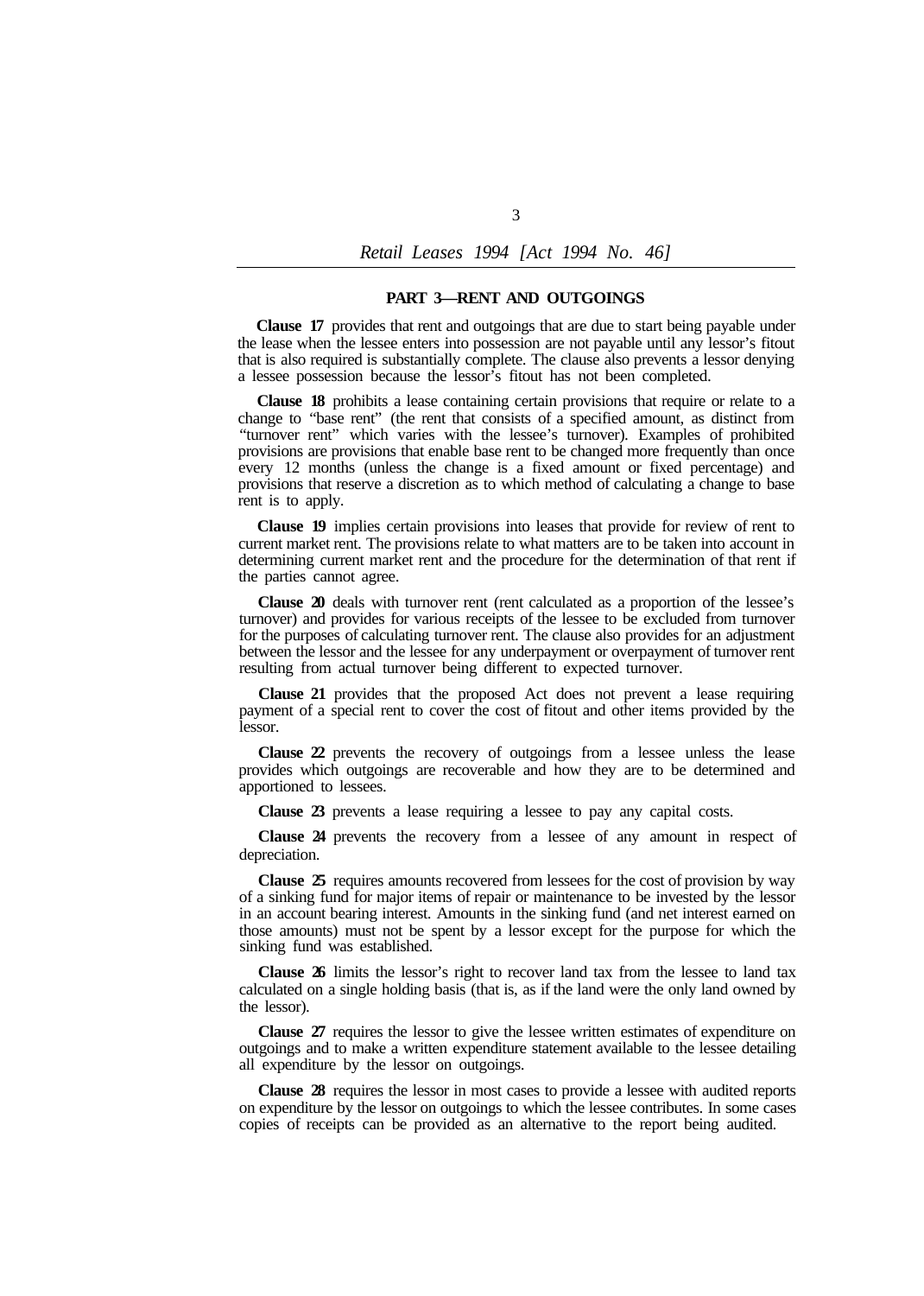**Clause 29** requires an adjustment between the lessor and the lessee in respect of outgoings expenditure on the basis of the lessor's actual expenditure on outgoings properly and reasonably incurred.

**Clause 30** limits a lessee's liability for outgoings that are not specifically attributable to the lessee's shop, with the limit based on the ratio of the lettable area of the lessee's shop to the lettable area of all shops enjoying the benefit of the outgoing.

**Clause 31** implies certain provisions into leases that provide an option to renew at current market rent. The provisions relate to what matters are to be taken into account in determining current market rent and the procedure for the determination of the rent if the parties cannot agree.

**Clause 32** provides a procedure which allows the lessee to require a determination of current market rent between 6 months and 3 months before an option to renew the lease at current market rent must be exercised, if the parties cannot agree as to what that rent is to be.

### **PART 4—ALTERATIONS AND OTHER INTERFERENCE WITH THE SHOP**

**Clause 33** requires a lessor to give the lessee at least 2 months' notice of any alterations or refurbishment that are likely to adversely affect the business of the lessee. The 2 month notice period can be shortened in an emergency.

**Clause 34** confers an entitlement on the lessee to compensation from the lessor in respect of certain disturbances to the lessee's "quiet enjoyment" of the shop.

**Clause 35** imposes certain restrictions on the termination of a lease on the ground of intended demolition, substantial repair or other action by the lessor that requires vacant possession of the shop. The lessee must be given at least 6 months' notice of termination on that ground, there must be a genuine proposal for the demolition or other action concerned.

**Clause 36** implies certain provisions into a lease to deal with the situation where the shop is damaged. Liability for rent and outgoings is reduced in proportion to the diminution in useability caused by the damage. Rights of early termination are also conferred if the damage is not to be repaired.

**Clause 37** prohibits a lease from containing provisions that limit the lessee's right to employ persons of the lessee's own choosing (with certain exceptions for ensuring minimum standards of competence and behaviour' protecting the lessor's fittings and fixtures and ensuring compliance with industrial awards and agreements).

**Clause 38** requires that provision in a lease requiring the lessee to refurbish or refit the shop must contain general details of the nature, extent and timing of the required refurbishment or refitting.

#### **PART 5—ASSIGNMENT AND TERMINATION**

**Clause 39** permits the lessor to refuse consent to assignment of the lease if (and only if) the proposed assignee proposes to change the use to which the shop is put or has inferior financial resources or retailing skills compared to the current lessee, or the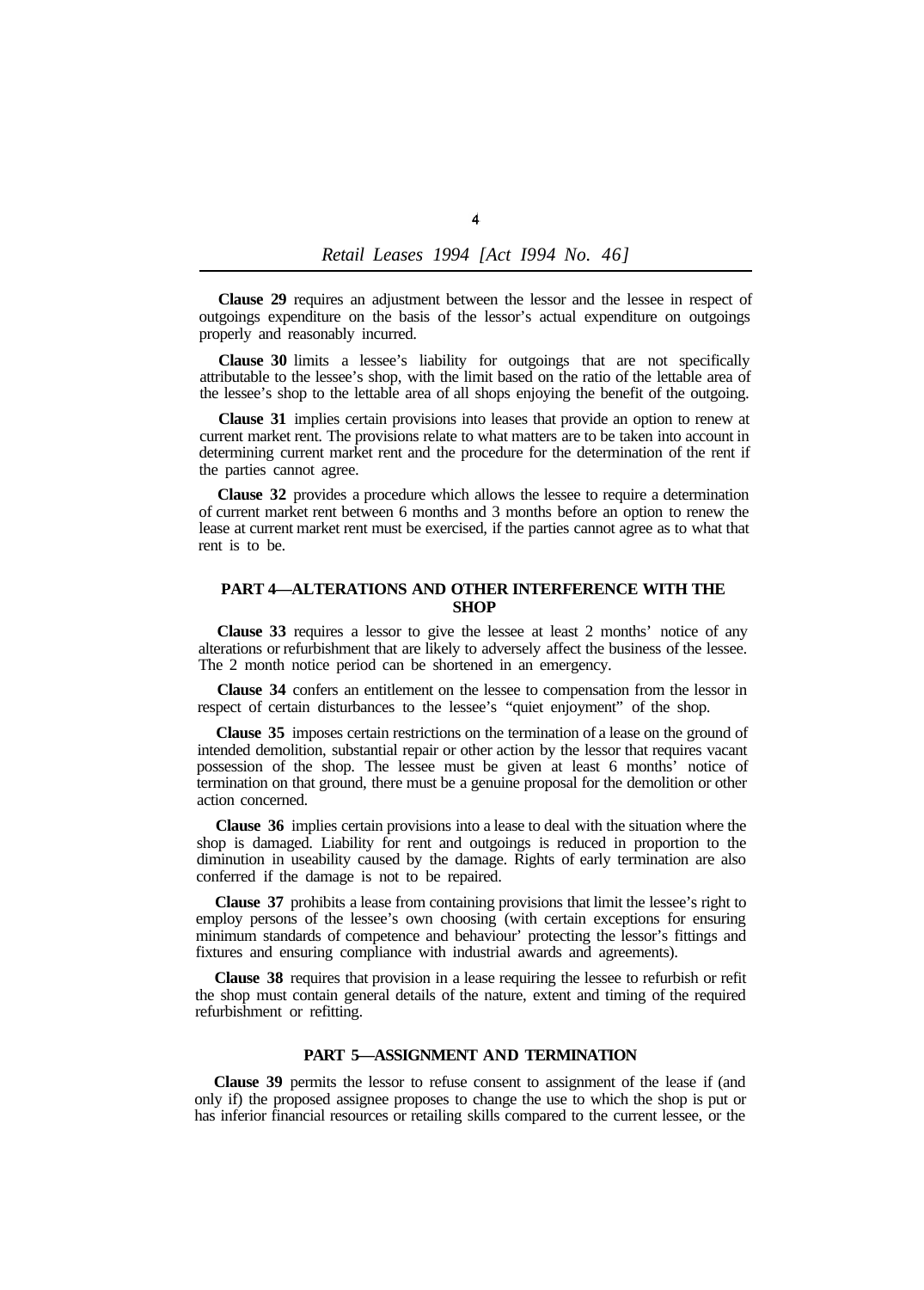current lessee fails to comply with the procedure for obtaining consent set out in clause 41. The lessor is entitled to withhold consent pending payment of legal and other expenses but the lessee is entitled to have those expenses substantiated.

**Clause 40** prohibits requirements for key-money in connection with the granting of consent to assignment of a lease.

**Clause 41** provides a procedure for the obtaining of consent to assignment of a lease. Requests for consent must be in writing and the lessee must first have given the proposed assignee an updated disclosure statement for the lease. The lessor must deal expeditiously with a request for consent and is deemed to have granted consent 42 days after the request is made unless the lessor has refused consent by then.

**Clause 42** permits the lease to reserve an unfettered right for the lessor to refuse consent to the subleasing, parting with possession of or mortgaging of the lease.

**Clause 43** provides that a section of the Conveyancing Act 1919 (which also deals with the rights of the lessor and lessee in respect of a proposed assignment) does not apply to the extent that it is inconsistent with the proposed Act.

**Clause 44** requires the lessor to notify the lessee between 6 and 12 months before the lease expires as to whether or not the lessor offers the lessee a new lease of the shop. Any offer made by the lessor is held open for 1 month. If the lessor fails to notify the lessee as required by the clause, the lease can be extended at the option of the lessee until the lessor has given the required minimum 6 months notice of intention.

**Clause 45** prohibits requirements for key-money in connection with the renewal or extension of a lease.

#### **PART 6—MISCELLANEOUS**

**Clause 46** voids a provision of a lease that imposes trading hours on a lessee that are unlawful.

**Clause 47** requires a security deposit paid by a lessee to be held by the lessor on behalf of the lessee in an account bearing interest and to account to the lessee for the net interest on the deposit.

**Clause 48** prevents the lessee being compelled to use the services of a particular lawyer nominated by the lessor.

#### **PART 7—ADDITIONAL REQUIREMENTS FOR RETAIL SHOPPING CENTRES**

**Clause 49** provides that the proposed Part applies only to retail shopping centres.

**Clause 50** requires turnover information obtained from lessees to be kept confidential.

**Clause 51** requires the lessor to make statistical information obtained by the lessor available to the lessee if the lessee has contributed to the cost of obtaining it.

**Clause 52** prevents a lessee being compelled to advertise except by a requirement that the lessee contribute to the lessor's advertising expenses for the retail shopping centre.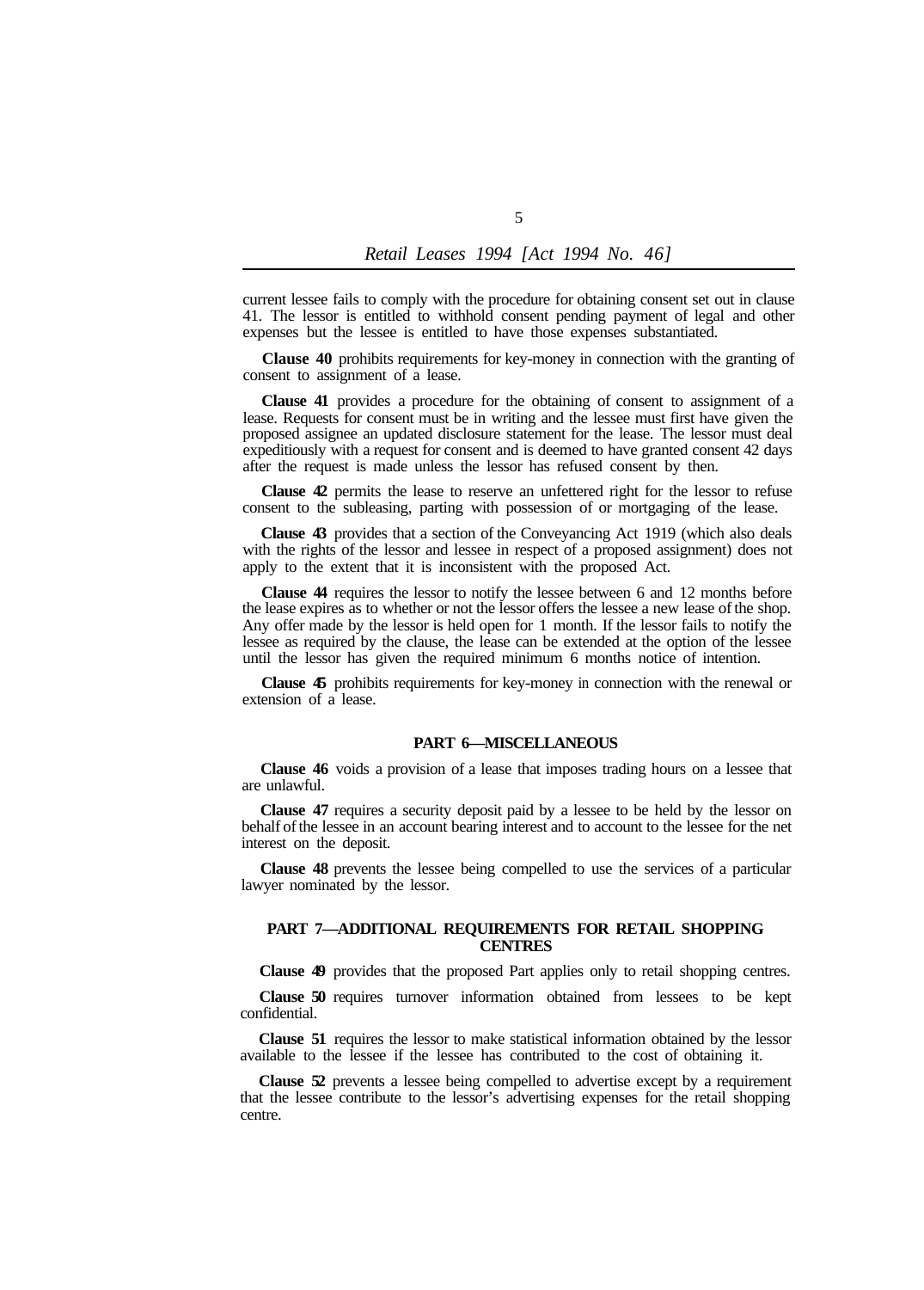**Clause 53** requires the lessor to make an advertising and promotion marketing plan available to lessees who are required to contribute towards the advertising and promotion of the retail shopping centre.

**Clause 54** requires the lessor to make 6-monthly advertising and promotion expenditure statements available to lessees who are required to contribute to the lessor's advertising and promotion costs.

**Clause 55** requires the lessor to provide a lessee with an auditor's report detailing expenditure by the lessor on advertising and promotion.

**Clause 56** requires unexpended advertising and promotion contributions to be carried forward for future advertising and promotion.

**Clause 57** implies provisions into a lease that allows the lessee to be relocated on the ground of proposed refurbishment etc. of the retail shopping centre. The implied provisions give the lessee certain entitlements, such as a minimum notice period of relocation and an entitlement to a lease of alternative accommodation.

**Clause 58** prohibits a lease from containing a provision that allows the lease to be terminated on the ground of failure to achieve specified sales or turnover performance.

**Clause 59** prohibits a lease from containing provision that prevents or restricts the lessee carrying on business outside the retail shopping centre.

**Clause 60** prohibits a lease from containing a provision that would prevent the lessee joining or forming a tenants association.

**Clause 61** deals with core trading hours in shopping centres (the hours during which all shops are required to be open). The clause provides that the lessor .cannot change core trading hours without the approval in writing of a majority of the lessees of retail shops in the retail shopping centre.

**Clause 62** provides for how various provisions of proposed Part 7 are to apply when the shopping centre is subject to a strata scheme. Generally, obligations that fall on the lessor will fall also or (in appropriate cases) instead on the body corporate or the centre manager appointed by the body corporate.

### **PART 8—DISPUTE RESOLUTION**

**Clause 63** defines "retail tenancy dispute', as meaning a dispute between the parties to a retail shop lease concerning the lease or the use or occupation of the shop. An extended definition of lease applies so that leases in existence when the proposed Act commences will also be subject to proposed Part 8. A definition of "court" is also included, to include arbitrators.

**Clause 64** provides for there to be a Registrar of Retail Tenancy Disputes.

**Clause 65** deals with the functions of the Registrar. The principal function of the Registrar is to arrange for the mediation of retail tenancy disputes. The Registrar is also empowered to intervene in proceedings before a court or arbitrator concerning a retail tenancy dispute.

**Clause 66** deals with how a lessor or lessee refers a retail tenancy dispute to mediation under the arrangements made by the Registrar.